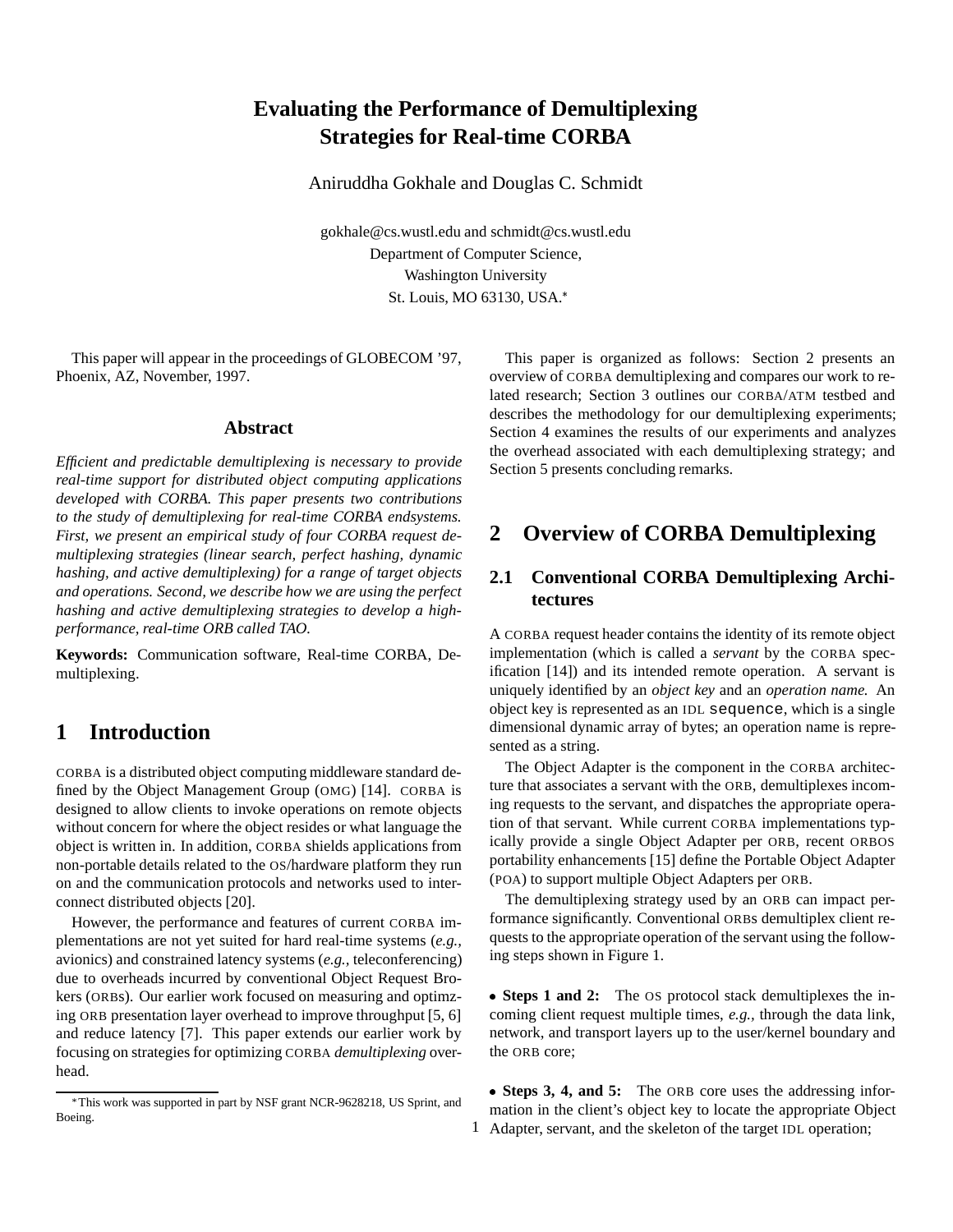

Figure 1: Layered CORBA Request Demultiplexing

 **Step 6:** The IDL skeleton locates the appropriate operation, demarshals the request buffer into operation parameters, and performs the operation upcall.

Demultiplexing client requests through all these layers is expensive, particularly when a large number of operations appear in an IDL interface and/or a large number of servants are managed by an ORB. Layered demultiplexing is particularly inappropriate for real-time applications [19] because it increases latency by increasing the number of times that internal tables must be searched while incoming client requests traverse various protocol processing layers. In addition, layered demultiplexing can cause priority inversions because servant-level QoS information is inaccessible to the lowest level device drivers and protocol stacks in the I/O subsystem of an ORB endsystem.

Conventional implementations of CORBA incur significant demultiplexing overhead. In particular, [5, 7] show that  $\sim$ 17% of the total server processing time is spent demultiplexing requests. Unless this overhead is reduced and demultiplexing is performed predictably, ORBs cannot provide real-time quality of service guarantees to applications.

### **2.2 Design of a Real-time Object Adapter for TAO**

TAO is a high performance, real-time ORB developed at Washington University [18]. It runs on a range of OS platforms that support real-time features including VxWorks, Solaris 2.x, and Windows NT. TAO provides a highly optimized version of SunSoft's implementation of the CORBA Internet Inter-ORB Protocol (IIOP)[8].<sup>1</sup>

TAO's Object Adapter is designed to minimize overhead via delayered demultiplexing [19] shown in Figure 2. This approach maps client requests directly to servant/operation tuples that perform application-level upcalls. The result is  $O(1)$  performance for



Figure 2: De-layered CORBA Request Demultiplexing

the average- and worst-cases.

Figure 3 illustrates the components in the CORBA architecture and the various demultiplexing strategies supported by TAO. TAO's flexible design allows different demultiplexing strategies [17] to be plugged into its Object Adapter. Section 4 presents the results of experiments using the following four demultiplexing strategies: (A) linear search, (B) perfect hashing, (C) dynamic hashing, and (D) de-layered active demultiplexing shown in Figure 3:

Linear search: The linear search demultiplexing strategy is a two-step layered demultiplexing strategy (shown in Figure 3(A)). In the first step, the Object Adapter uses the object key to linearly search through the active object map<sup>2</sup> to locate the right object and its skeleton (each entry in an active object map maintains a pointer to its associated skeleton). The skeleton maintains a table of operations defined by the IDL interface. In the second step, the Object Adapter uses the operation name to linearly search the operation table of the associated skeleton to locate the appropriate operation and invoke an upcall on it.

Linear search is known to be expensive and non-scalable. We include it in our experiments for two reasons: (1) to provide an upper bound on the worst-case performance, and (2) to contrast our optimizing demultiplexing strategies with strategies used in existing ORBs (such as Orbix) that use linear search for their operation demultiplexing.

**Perfect hashing:** The perfect hashing strategy is also a twostep layered demultiplexing strategy (shown in Figure 3(B)). In contrast to linear search, the perfect hashing strategy uses an automatically-generated perfect hashing function to locate the servant. A second perfect hashing function is then used to locate the operation. Both servant and operation lookup take constant time.

Perfect hashing is applicable when the keys to be hashed are known *a priori*. In many hard real-time systems (such as avionic

<sup>1</sup>SunSoft IIOP is freely available from the OMG web site at URL ftp://ftp.omg.org and the TAO ORB is available at http://www.cs.wustl.edu/~schmidt/TAO.html.

 $2$ The active object map [15] associates object keys to servants maintained by 2 an Object Adapter.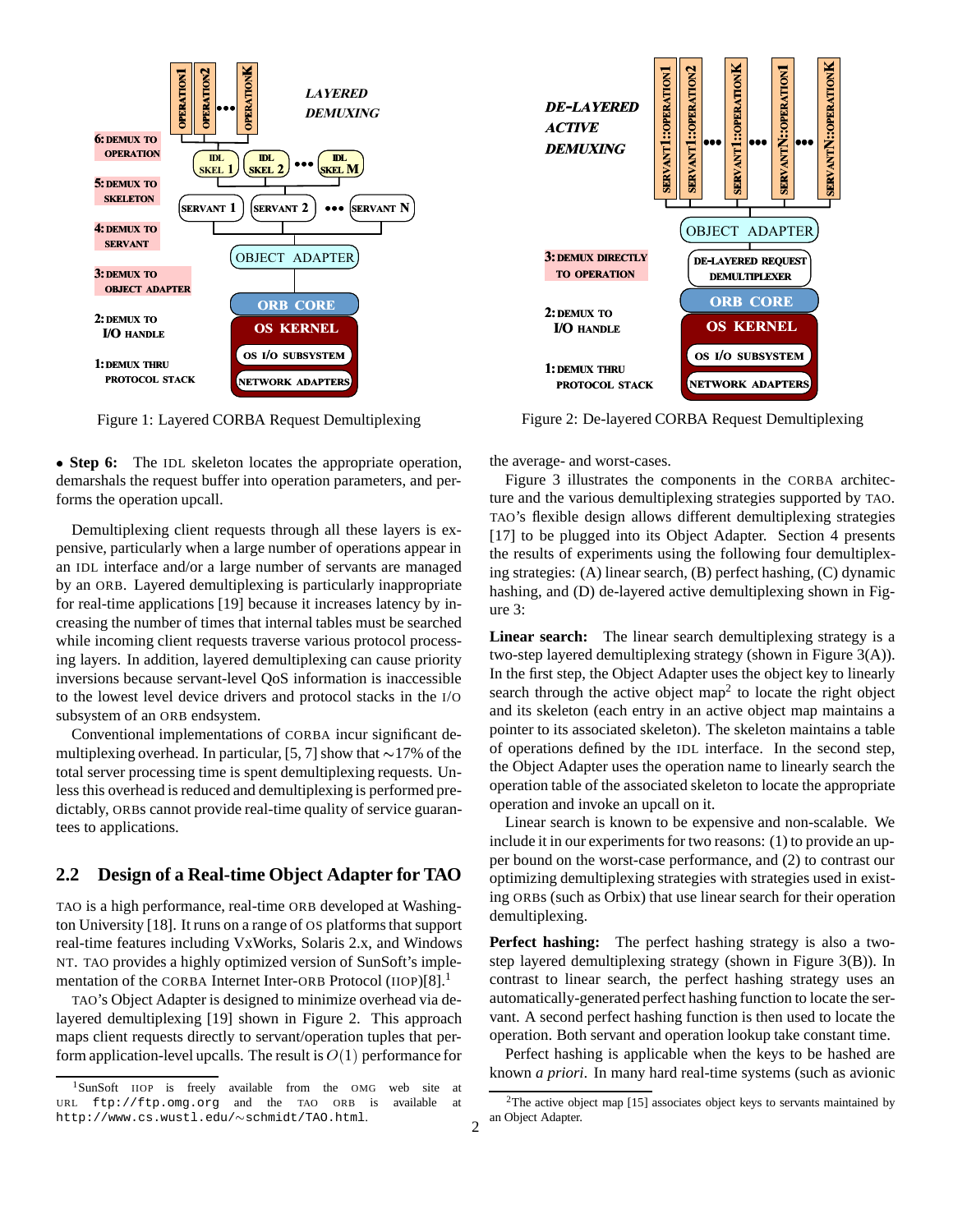

Figure 3: Alternative Demultiplexing Strategies in TAO

control systems [9]), the objects and operations can be configured statically. In this scenario, it is possible to use perfect hashing to hash the object and operations. For our experiment, we used the GNU gperf [16] tool to generate perfect hash functions for object keys and operation names.

The following is a code fragment from the GNU qperf generated hash function for 500 object keys used in our experiments:

```
class Object_Hash
{
  / /static u_int hash (const char *str, int len);
};
u_int
Object_Hash::hash (register const char *str,
                            register int len)
{
  static const u_short asso_values[] =
    {
     // all values not shown here
     1032, 1032, 1032, 1032, 1032, 1032, 1032,
      100, 105, 130, 20, 100, 395, 435,
      505, 330, 475, 45, 365,<br>440, 160, 125, 1032, 1032,
                  440, 160, 125, 1032, 1032, 1032, 1032,
    };
  return len + asso_values[str[len - 1]]
                asso_values[str[0]];
}
```
The code above works as follows: upon receiving a client request, the Object Adapter retrieves the object key. It uses the object key to obtain a handle to the active object map by using the perfect hash function shown above. The hash function uses an automatically generated active object map (asso values) to return a unique hash value for each object key.

**Dynamic hashing:** The dynamic hashing strategy is also a twostep layered demultiplexing strategy (shown in Figure 3(C)). In contrast to perfect hashing, which has  $O(1)$  worst-case behavior and low constant overhead, dynamic hashing has higher overhead and  $O(n^2)$  worse-case behavior. In particular, two or more keys may dynamically hash to the same bucket. These collisions are resolved using linear search, which can yield poor worse-case performance. The primary benefit of dynamic hashing is that it can be used when the object keys are not known *a priori*. In order to minimize collisions, the object and the operation hash tables contained twice as many array elements as the number of servants and operations, respectively.

**De-layered active demultiplexing:** The fourth demultiplexing strategy is called *de-layered active demultiplexing* (shown in Figure 3(D)). In this strategy, the client includes a handle to the object in the active object map and the operation table in the CORBA request header. This handle is configured into the client when the target object reference is registered with a Naming service or Trading service. On the receiving side, the Object Adapter uses the handle supplied in the CORBA request header to locate the object and its associated operation in a single step.<sup>3</sup>

#### **2.3 Related Work**

Related work on demultiplexing focuses largely on the lower layers of the protocol stack (*i.e.*, the transport layer and below) as opposed to the CORBA middleware. For instance, [19, 4, 2] study demultiplexing issues in communication systems and show how layered demultiplexing is not suitable for applications that require real-time quality of service guarantees.

<sup>&</sup>lt;sup>3</sup>Detailed description on the four demultiplexing strategies is available at URL http://www.cs.wustl.edu/~schmidt/GLOBECOM-97.ps.gz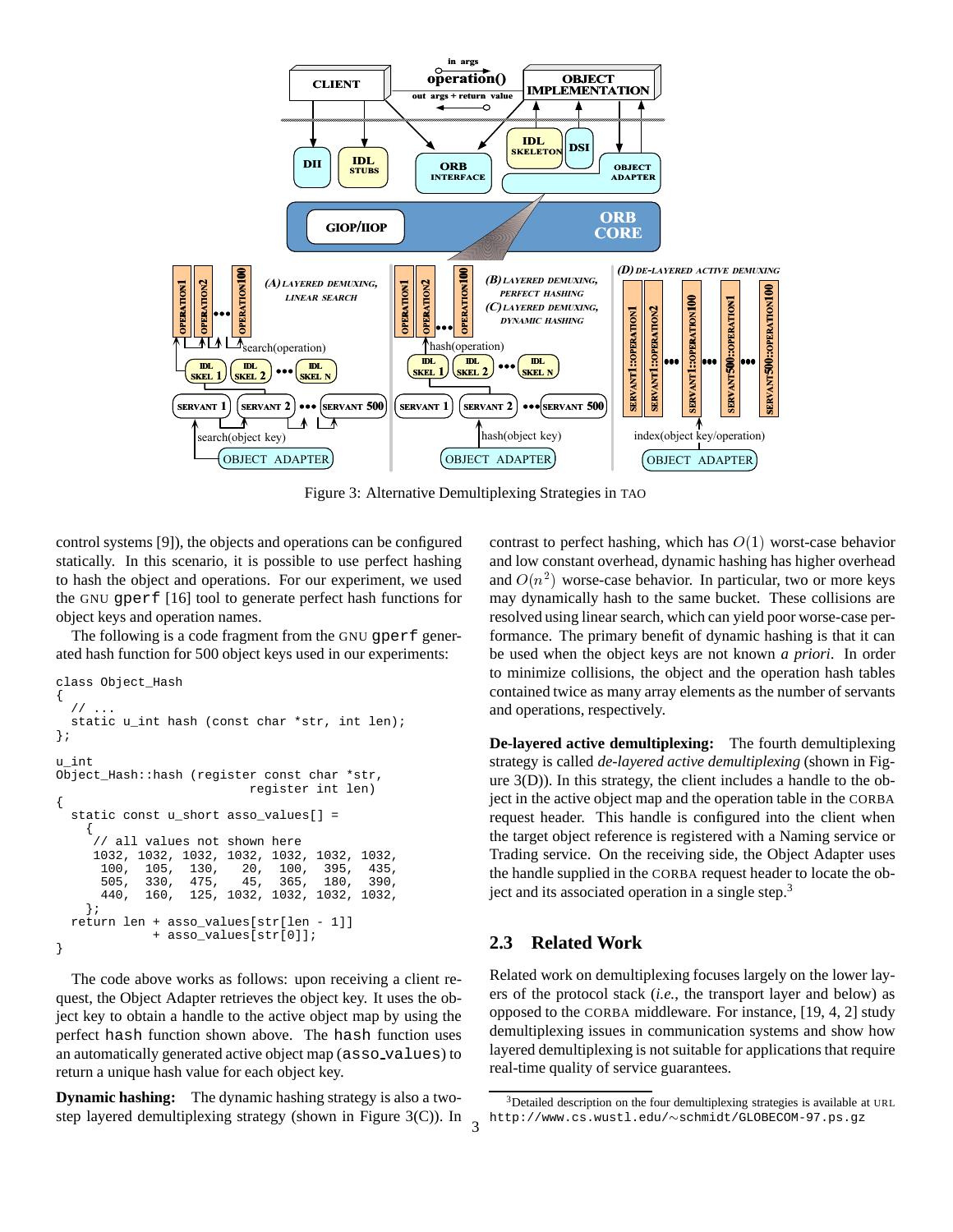Packet filters are a mechanism for efficiently demultiplexing incoming packets to application endpoints [13]. A number of schemes to implement fast and efficient packet filters are available. These include the BSD Packet Filter (BPF) [12], the Mach Packet Filter (MPF) [21], PathFinder [1], demultiplexing based on automatic parsing [11], and the Dynamic Packet Filter (DPF) [3].

Most existing demultiplexing strategies are implemented within the OS kernel. However, to optimally reduce ORB endsystem demultiplexing overhead requires a vertically integrated architecture that extends from the OS kernel to the application servants. Since our ORB is currently implemented in user-space, however, this paper focuses on minimizing the demultiplexing overhead in steps 3, 4, 5, and 6 (which are shaded in Figure 1).

# **3 CORBA/ATM Testbed and Experimental Methods**

### **3.1 Hardware and Software Platforms**

The experiments in this section were conducted using a FORE systems ASX-1000 ATM switch connected to two dual-processor UltraSPARC-2s running SunOS 5.5.1. The ASX-1000 is a 96 Port, OC12 622 Mbs/port switch. Each UltraSPARC-2 contains two 168 MHz CPUs with a 1 Megabyte cache per-CPU. The SunOS 5.5.1 TCP/IP protocol stack is implemented using the STREAMS communication framework.

In addition, each UltraSPARC-2 has 256 Mbytes of RAM and an ENI-155s-MF ATM adapter card, which supports 155 Megabits per-sec (Mbps) SONET multimode fiber. The Maximum Transmission Unit (MTU) on the ENI ATM adapter is 9,180 bytes. Each ENI card has 512 Kbytes of on-board memory. A maximum of 32 Kbytes is allotted per ATM virtual circuit connection for receiving and transmitting frames (for a total of 64 K). This allows up to eight switched virtual connections per card. This hardware platform is shown in Figure 4.



Figure 4: Hardware for the CORBA/ATM Testbed

#### **3.2 Parameter Settings**

Our earlier studies [5, 7] of CORBA performance over ATM demonstrate the performance impact of parameters such as the number of servants on an endsystem (*e.g.,* a server), and interfaces with large number of methods. Therefore, our benchmarks systematically varied these parameters for each experiment as follows:

 **Number of servants:** Increasing the number of objects on the server increases the demultiplexing effort required to dispatch the incoming request to the appropriate object. To pinpoint this demultiplexing overhead and to evaluate the efficiency of different demultiplexing strategies, we benchmarked a range of objects (1, 100, 200, 300, 400, and 500) on the server.

 **Number of operations defined by the interface:** In addition to the number of objects, demutiplexing overhead increases with the number of operations defined in an interface. To measure this demultiplexing overhead, our experiments defined a range of operations (1, 10, and 100) in the IDL interface. Since our experiments measured the overhead of demultiplexing, these operations defined no parameters, thereby eliminating the overhead of presentation layer conversions.

#### **3.3 Request Invocation Strategies**

Our experiments used two different invocation strategies for invoking different operations on the server objects. The two invocation strategies are:

 **Random request invocation strategy:** In this case, the client makes a request on a randomly chosen object reference for a randomly chosen operation. This strategy is useful to test the efficiency of the hashing-based strategy. In addition, it measures the average performance of the linear search based strategy. The algorithm for randomly sending client requests is shown below.

```
for (int i = 0; i < NUM_OBJECTS; i++) {
  for (int j = 0; j < NUM_OPERATIONS; j++) {
     choose an object at random from
        the set [0, NUM_OBJECTS - 1];
     choose an operation at random from
        the set [0, NUM_OPERATIONS - 1];
     invoke the operation on that object;
  }
}
```
 **Worst-case request invocation:** In this case, we choose the last operation of the last object. This strategy elicits the worstcase performance of the linear search strategy. The algorithm for sending the worse-case client requests is shown below:

```
for (int i = 0; i < NUM_OBJECTS; i++)for (int j = 0; j < NUM_OPERATIONS; j++) {
     invoke the last operation on the
       last object
  }
}
```
#### **3.4 Profiling Tools**

The gethrtime system call was used to determine demultiplexing overhead by computing detailed timing measurements. This system call uses the SunOS 5.5 high-resolution timer, which expresses time in nanoseconds from an arbitrary time in the past. The time returned by gethrtime is very accurate since it does not drift. <sup>4</sup>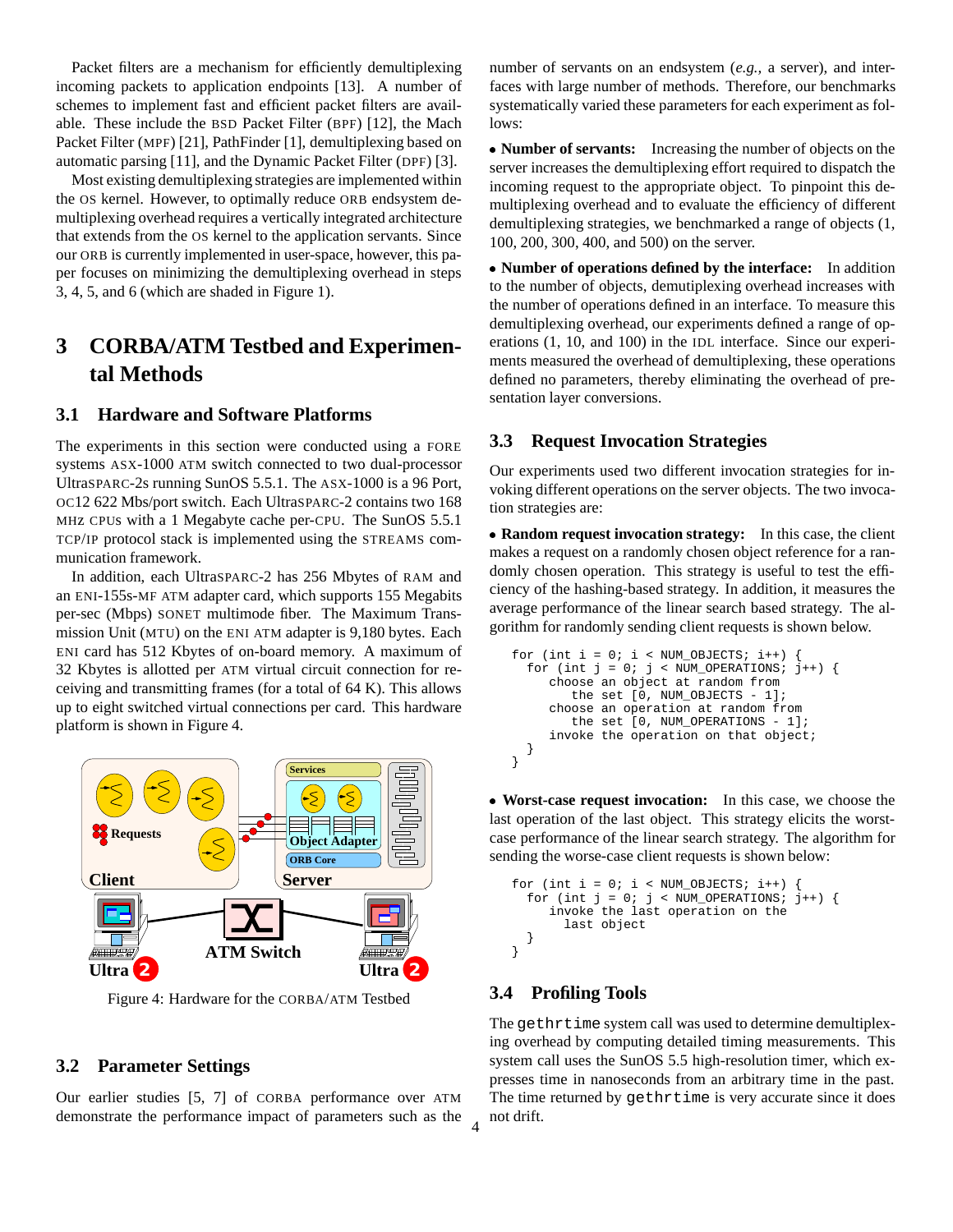The profile information for the empirical analysis was obtained using the Quantify [10] performance measurement tool. Quantify analyzes performance bottlenecks and identifies sections of code that dominate execution time. Unlike traditional sampling-based profilers (such as the UNIX gprof tool), Quantify reports results without including its own overhead. In addition, Quantify measures the overhead of system calls and third-party libraries without requiring access to source code.

All data is recorded in terms of machine instruction cycles and converted to elapsed times according to the clock rate of the machine. The collected data reflect the cost of the original program's instructions and automatically exclude any Quantify counting overhead.

# **4 Demultiplexing Performance Results**

This section presents our experimental results that measure the overhead of the four demultiplexing strategies described in Section 2.2. Section 4.1 presents the blackbox results of our experiments. Section 4.2 provides detailed whitebox analysis of the blackbox results. Section 4.3 evaluates the pros and cons of each demultiplexing strategy.

### **4.1 Performance Results for Demultiplexing Strategies**



Figure 5: Demultiplexing Overhead for the Random Invocation Strategy

Figures 5 and 6 illustrate the performance of the four demultiplexing strategies for the random and worst-case invocation strategies, respectively. These figures reveal that in both cases, the de-layered active demultiplexing and perfect hash-based demultiplexing strategies substantially outperform the linear-search strategy and the dynamic hashing strategy. Moreover, the worst-case performance overhead of the linear-search strategy for 500 objects and 100 operations is  $\sim$  1.87 times greater than random invocation, which illustrates the non-scalability of linear search as a demultiplexing strategy.

In addition, the figures reveal that both the active demultiplexing and perfect hash-based demultiplexing perform quite efficiently and predictably regardless of the invocation strategies. The de-layered active demultiplexing strategy performs slightly better than the perfect hash-based strategy for both invocation strategies. Section 4.2 explains the reasons for these results.

#### **4.2 Detailed Analysis of Demultiplexing Overhead**



Figure 6: Demultiplexing Overhead for the Worst-case Invocation Strategy

This section presents the results of our whitebox profiling to illustrate the overhead of each demultiplexing strategy shown in Section 4.1. We explain the Quantify results from invoking 100 operations on 500 objects using the worst-case invocation strategy in Table 1.

The dispatch method used for our experiments is shown below:

```
int
CORBA_BOA::dispatch (CORBA_OctetSequence key,
                     CORBA_ServerRequest& req,
                     CORBA_Object_ptr obj)
{
   skeleton *skel;
   CORBA_Object_ptr obj;
   CORBA_String opname;
   // Find the object ptr corresponding
```

```
to the key in the object table.
```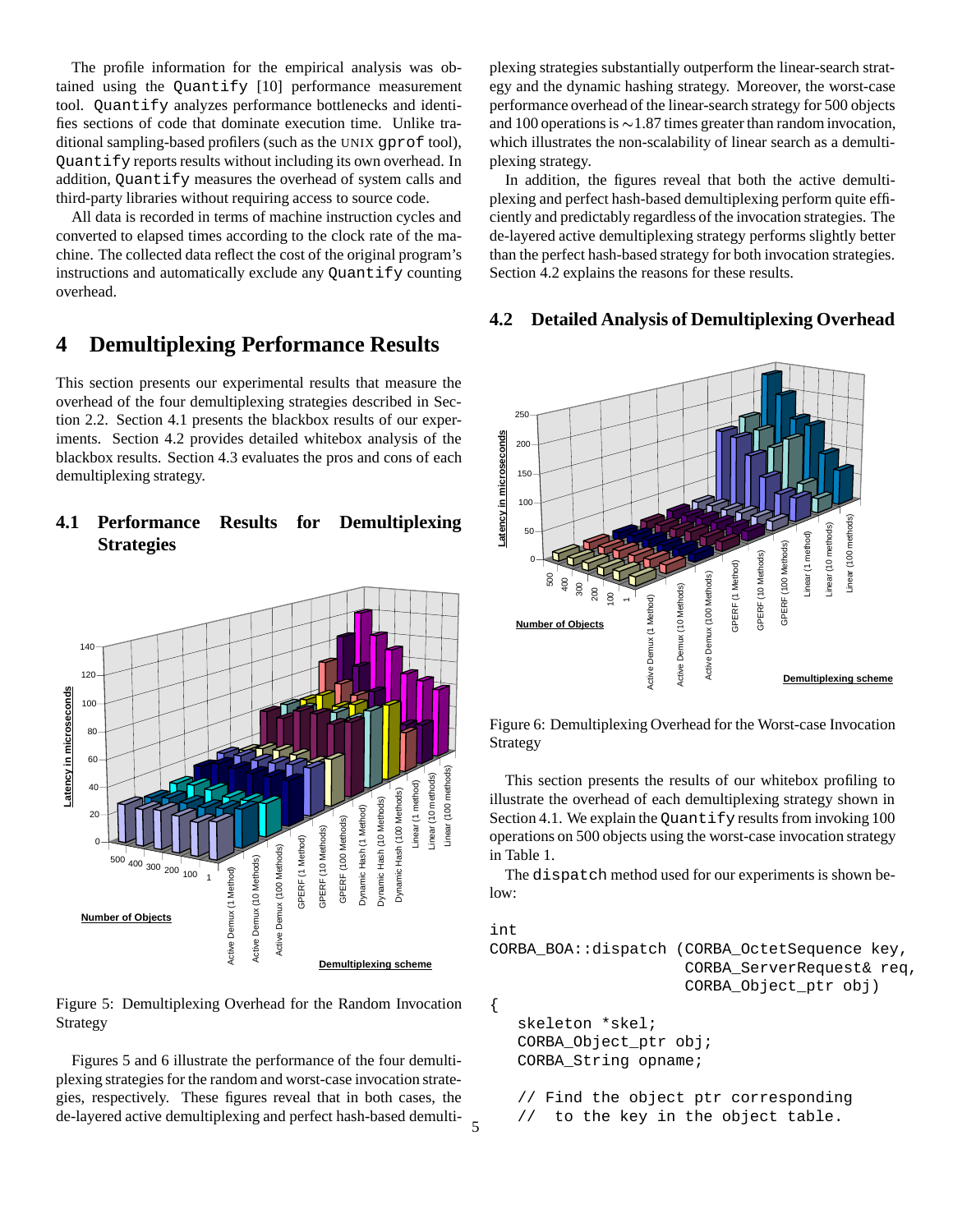| <b>Strategy</b> | <b>Analysis</b> |              |        |               |
|-----------------|-----------------|--------------|--------|---------------|
|                 | <b>Name</b>     | Time in msec | Called | $\frac{0}{0}$ |
| Active          | 0A::find        | 280.45       | 50,000 | 9.14          |
| demux           | skeleton        | 249.94       | 50,000 | 8.14          |
|                 | Object::find    | 36.71        | 50,000 | 1.20          |
| Perfect         | $OA$ ::find     | 346.42       | 50,000 | 23.73         |
| hash            | skeleton        | 253.62       | 50,000 | 17.37         |
|                 | Object::find    | 78.67        | 50,000 | 5.39          |
| Dynamic         | $OA$ ::find     | 670.56       | 50,000 | 34.13         |
| hash            | Object:find     | 265.39       | 50,000 | 13.51         |
|                 | skeleton        | 253.62       | 50,000 | 12.91         |
| Linear          | $OA$ ::find     | 12.122.73    | 50,000 | 72.46         |
| search          | Object::find    | 3.617.48     | 50,000 | 21.62         |
|                 | skeleton        | 249.65       | 50,000 | 1.49          |

Table 1: Analysis of Demultiplexing Overhead

```
// Use one of the 4 demux strategies
if (this->find (key, obj) {
  opname = req.opname ();
  // Now find the skeleton corresponding
  // to the operation name.
  if (obj->find (opname, skel) {
    // invoke the skeleton
  }
}
```
Only the overhead incurred by the CORBA: : OA: : dispatch method and its descendants are shown in Table 1. The primary descendants of the dispatch method include the following:

}

- OA::find which locates a servant corresponding to an object key in the object table maintained by the OA;
- Object::find which locates a skeleton corresponding to the operation name in the operation table in the servant;
- The skeleton which parses any arguments and makes the final upcall on the target servant.

Column Name identifies the name of the high cost descendants. The execution time is shown under column Time in msec. The Called column indicates the number of times the method was invoked and % indicates the percentage of the total execution time incurred by this method and its descendants.

Table 1 reveals that the linear-search based strategy spends a substantial portion of its time in the OA::find and Object::find. In turn, they perform string comparisons on the object keys and operation names, respectively. In contrast, both the hashing-based and active demultiplexing strategies incur no measurable overhead to locate the object and the associated operation. The dynamic hashing scheme involves fewer string comparisons compared to the linear search strategy and hence it performs better.

The OA:: dispatch method and its descendants account for 20% of the total execution time for the *De-layered Active De* $multiplexing strategy, \sim 50\%$  for the *Perfect hash* strategy,  $\sim 63\%$ for the *Dynamic hash* strategy, and  $\sim$ 95% for the *Linear search* strategy. This explains why the de-layered active demultiplexing strategy outperforms the rest of the strategies.

#### **4.3 Analysis of the Demultiplexing Strategies**

The performance results and analysis presented in Sections 4.1 and 4.2 reveal that to provide low-latency and predictable realtime support, a CORBA Object Adapter must use demultiplexing strategies based on active demultiplexing or perfect hashing rather than strategies such as linear-search (which does not scale) and dynamic hashing (which has high overhead).

The perfect hashing strategy is primarily applicable when the object keys are known *a priori*. The number of operations are always known *a priori* since they are defined in an IDL interface. Thus, an IDL compiler can generate stubs and skeletons that use perfect hashing for operation lookup. However, objects implementing an interface can be created dynamically. In this case, the perfect hashing strategy cannot generally be used for object lookup.<sup>4</sup> In this situation, more dynamic forms of hashing can be used as long as they provide predictable collision resolution strategies. In many hard real-time environments it is possible to configure the system *a priori*. In this situation, however, perfect hashing-based demultiplexing can be used.

Our results show that de-layered active demultiplexing outperforms the other demultiplexing strategies. However, it requires the client to possess a handle for each object and its associated operations in the active object map and operation tables, respectively. Therefore, active demultiplexing requires either (1) preconfiguring the client with this knowledge or (2) defining a protocol for dynamically managing handles to add and remove objects correctly and securely.<sup>5</sup>

For hard real-time systems, this preconfiguration is typically feasible and beneficial. For this reason, we are using the perfect hashing demultiplexing strategy in the TAO ORB we are building for real-time avionics applications [18, 9].

### **5 Concluding Remarks**

An important class of applications (such as avionics, virtual reality, and telecommunication systems) require scalable, low latency communication. Our earlier work [5, 7] shows why latencysensitive applications that utilize many servants and large interfaces are not yet supported efficiently by contemporary CORBA implementations due to demultiplexing overhead, presentation layer conversions, data copying, and many layers of virtual method calls. On low-speed networks this overhead is often masked. On high-speed networks, this overhead becomes a significant factor limiting communication performance and ultimately limiting adoption of CORBA by developers.

The results presented in this paper compare four demultiplexing strategies. The object and operation lookup used by these strategies are based on linear-search, perfect hashing, dynamic hashing, and de-layered active demultiplexing. Our results reveal that the de-layered active demultiplexing strategy provides the lowest latency and most predictability amongst the three strategies studied. We have currently implemented the de-layered active

<sup>&</sup>lt;sup>4</sup>It is possible to add new objects at run-time using dynamic linking, though this is generally disparaged in hard real-time environments.

<sup>5</sup>We assume that the security implications of using active demultiplexing are addressed via the CORBA security service. <sup>6</sup>